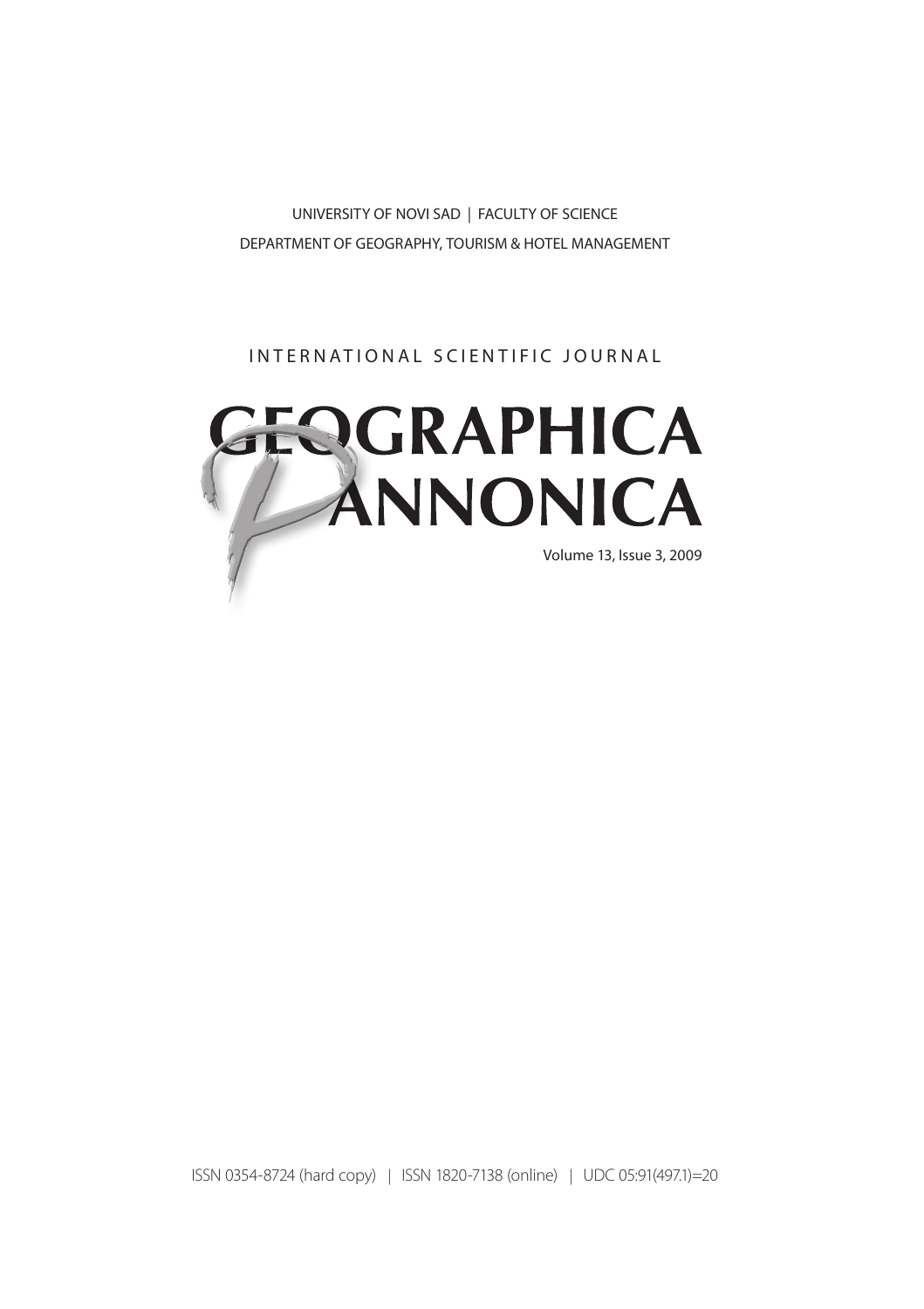# I N T E R N A T I O N A L S C LENTIFIC J O U R N A L **GEOGRAPHICA ANNONICA**

UNIVERSITY OF NOVI SAD | FACULTY OF SCIENCE | DEPARTMENT OF GEOGRAPHY, TOURISM & HOTEL MANAGEMENT

#### **EDITOR IN CHIEF**

Lazar Lazić, *lazar.lazic@dgt.uns.ac.rs*

#### **TECHNICAL EDITORS**

Stevan Savić, *stevan.savic@dgt.uns.ac.rs* Biljana Basarin, *biljana.basarin@dgt.uns.ac.rs* Dragan Dolinaj, *dragan.dolinaj@dgt.uns.ac.rs* Milana Pašić, *milana.pasic@dgt.uns.ac.rs* Milan Cvetanović, *milan.cvetanovic@dgt.uns.ac.rs*

#### **EDITORIAL BOARD**

Ulrich Hambach Geowissenschaften Universität Bayreuth LS Geomorphologie Bayreuth, Germany

#### Armelle Decaulne CNRS UMR6042 - GEOLAB

Clermont-Ferrand cedex, Paris, France & Natural Research Centre of North-western Iceland Saudarkrokur, Iceland

János Kovács University of Pécs Faculty of Science, Department of Geology Pécs, Hungary

Petru Urdea West University of Timişoara Department of Geography Timişoara, Romania

Péter Domonkos University Rovira i Virgili de Tarragona Geography Department Center on Climate Change (C3) Tarragona, Spain

Darko Ogrin University of Ljubljana Faculty of Art, Department of Geography Ljubljana, Slovenia

Nina Nikolova

"St. Kliment Ohridski" University of Sofia Faculty of Geology and Geography, Department of Climatology, Hydrology and Geomorphology Sofia, Bulgaria

#### Anna Leonowicz

Polish Academy of Sciences Institute of Geography and Spatial Organisation, Department of Cartography and GIS Warszawa, Poland

Marko Krevs University of Ljubljana, Faculty of Art, Department of Geography Ljubljana, Slovenia

David Turnock The University Leicester Geography Department United Kingdom

#### Milka Bubalo-Živković

University of Novi Sad Faculty of Science, Department of Geography, Tourism and Hotel Management Novi Sad, Serbia

Konstantinos Andriotis

Nottingham Trent University Nottingham Business School United Kingdom

Jung Sung-Chae Honam University Department of Tourism Management Gwangju, South Korea

Yoel Mansfeld University of Haifa Department of Geography and Environmental Studies, Center for Tourism, Pilgrimage & Recreation Research Haifa, Israel

Klodiana Gorica University of Tirana Faculty of Economics, Department of Marketing Tirana, Albania